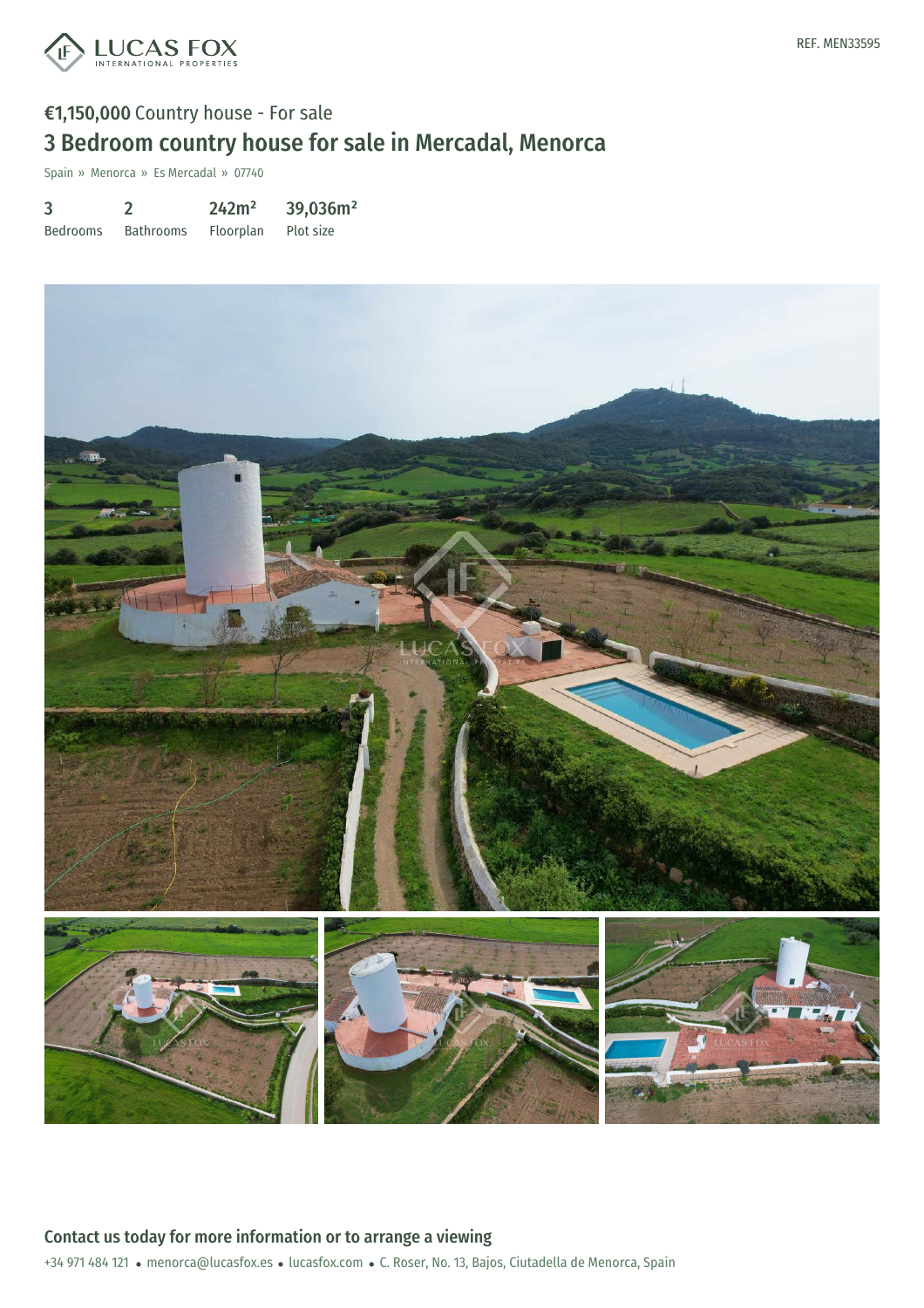

# €1,150,000 Country house - For sale 3 Bedroom country house for sale in Mercadal, Menorca

Spain » Menorca » Es Mercadal » 07740

| $\overline{3}$  |                  | 242m <sup>2</sup> | 39,036m <sup>2</sup> |
|-----------------|------------------|-------------------|----------------------|
| <b>Bedrooms</b> | <b>Bathrooms</b> | Floorplan         | Plot size            |

#### OVERVIEW

## Traditional mill converted into a house with a swimming pool surrounded by fantastic views of the Menorcan countryside

The 242 m2 house built on a 39,000 m2 plot is located on the outskirts of Es Mercadal. An old mill converted into a beautiful country house with a swimming pool, surrounded by green meadows and absolute tranquility.

The house has one floor and three levels in the tower. Inside we find an open living room and dining room that connect with the different parts of the house. On the one hand, we find a complete bathroom and two bedrooms near the living room. On the other hand, the dining room, a bedroom and a rustic kitchen with patio doors that give access to the front terrace. From the kitchen we can access the laundry area, another complete bathroom and an open interior patio where we can go up to the terrace that surrounds the mill tower. A terrace from which to enjoy magnificent views around the entire house.

If we go back into the house we can access the interior of the tower from the living room. We find the ground floor where the stairs begin to start ascending the mill. On the first floor, we have a small bedroom with a window overlooking the countryside. On the second floor, we find another room where we can make another bedroom with a window that gives it light.

Outside, we have a spacious terrace with excellent views at the front of the house. Next to the house, there is the pool surrounded by stone floors and a charming garden where you can sunbathe.

The entire house is surrounded by its own land, where there are numerous fruit trees planted in the plots [closest](mailto:menorca@lucasfox.es) to the house. The [rest](https://www.lucasfox.com) of the land is completely green.

As for supplies, the house has its own well, connection to the general water of the town and connection to the general network.

Without a doubt, a unique property to spend time with family and/or friends.

Contact us for more information, or to arrange a visit.



[lucasfox.com/go/men33595](https://www.lucasfox.com/go/men33595)

Garden, Swimming pool, Terrace, Equipped Kitchen, Utility room

### Contact us today for more information or to arrange a viewing

+34 971 484 121 · menorca@lucasfox.es · lucasfox.com · C. Roser, No. 13, Bajos, Ciutadella de Menorca, Spain